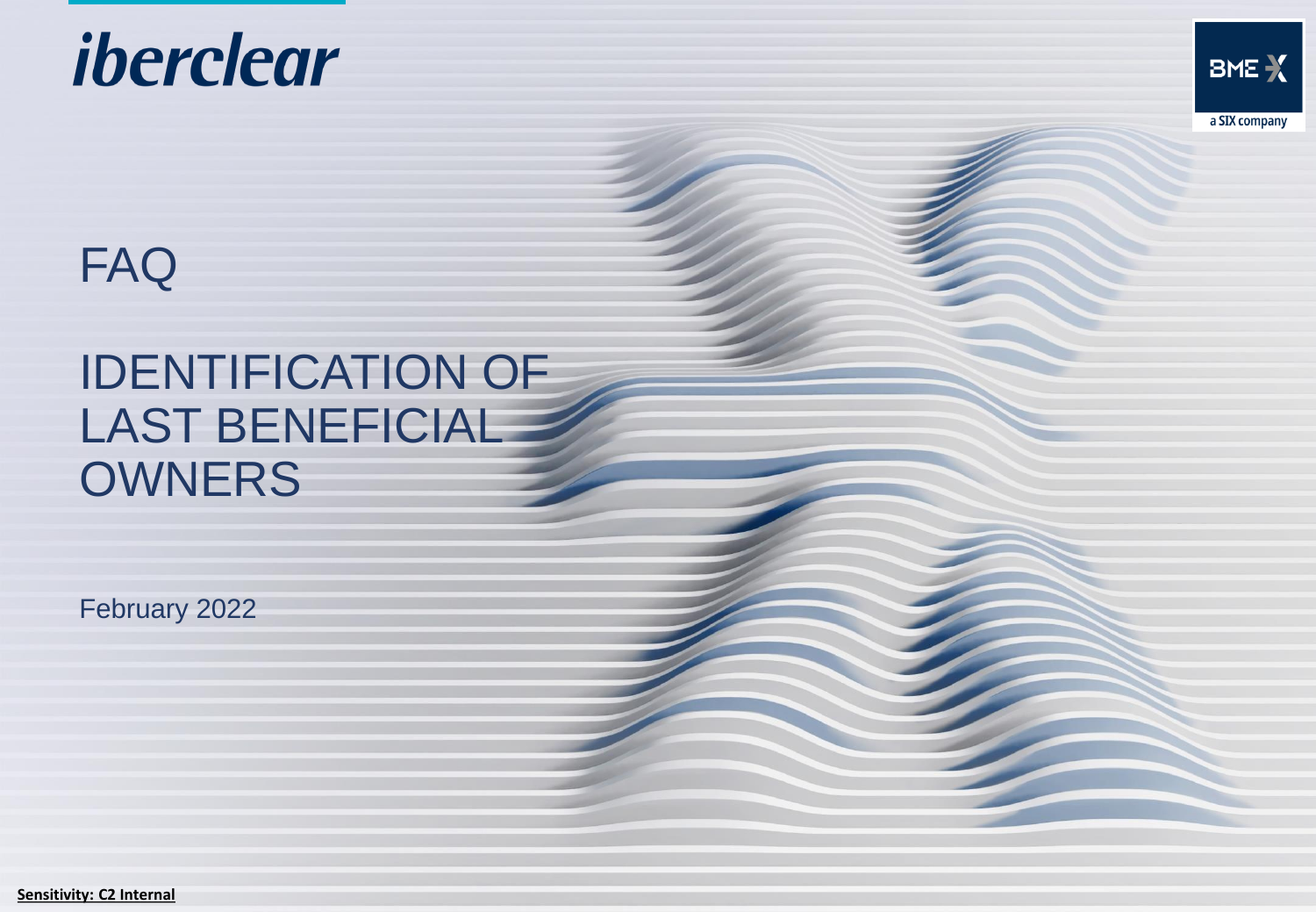# iberclear

## **Identification of last beneficial owners**

 $1<sup>1</sup>$ Where can I find documentation related to the service of Identification of last beneficial owners?

In the public area of the Iberclear´s website, you can find all the documentation related to the services offered by Iberclear derived from SRD2. The link is as follows:

<https://www.iberclear.es/ing/Services/Beneficial-Owners-Identification>

2. Is there an email address to direct any inquiries?

Yes, participants and intermediaries should direct their inquiries to [iberclear.srd2@grupobme.es](mailto:iberclear.srd2@grupobme.es)

For issuers, the authorized address is [emisoresiberclear@grupobme.es](mailto:emisoresiberclear@grupobme.es)

3. When will the service of identification of last beneficial owners be available in the Production environment?

The service of Identification of last beneficial owners is available from June 7, 2021.



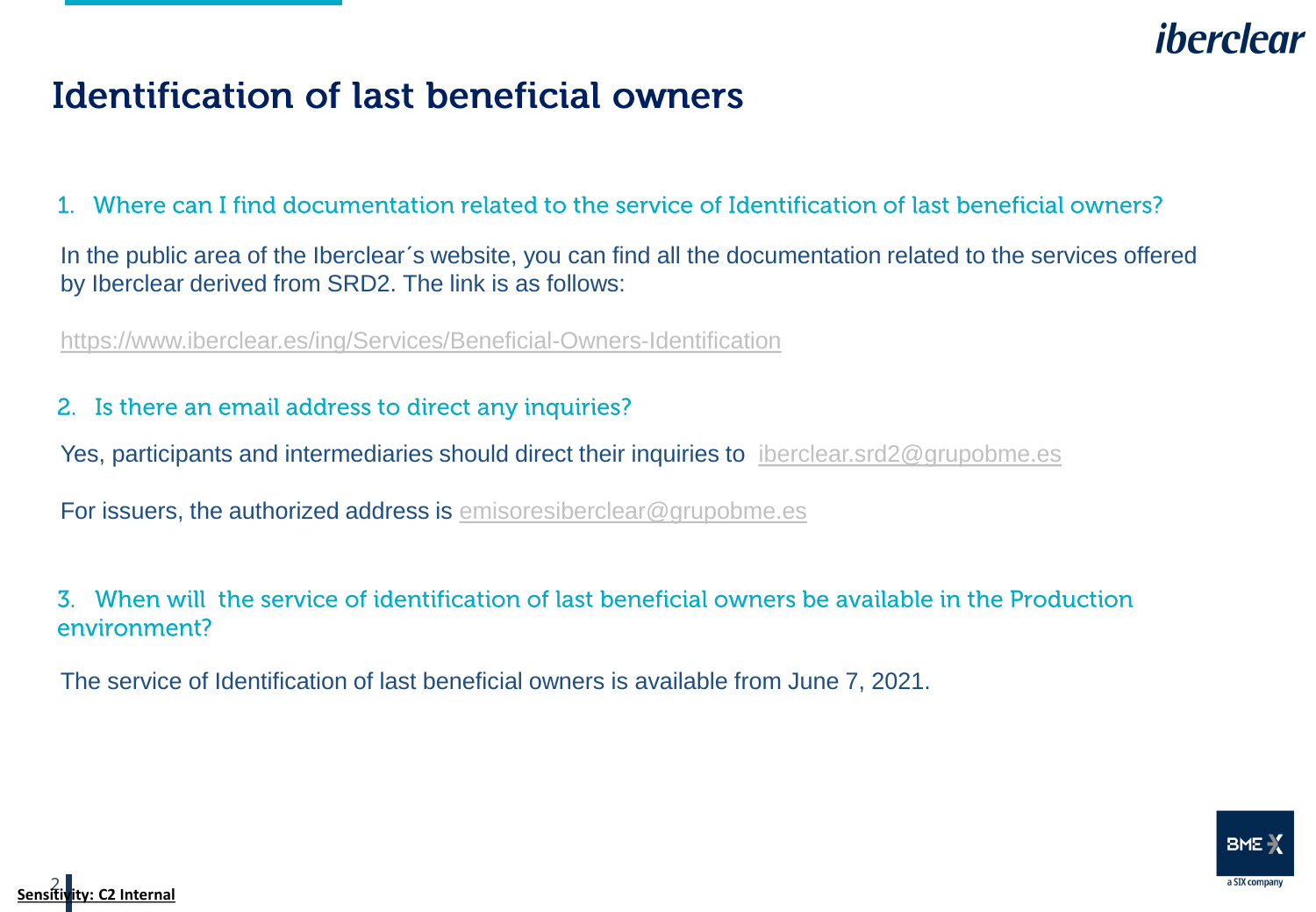## iherclear

## **Participants**

- 1. What do participants have to do after receiving a request of identification of last beneficial owners? If participants receive a request of last beneficial owners:
- 1. They have to respond using the usual channels.

2. They must transmit the request of identification of last beneficial owners to those clients or shareholders who are identified as intermediaries in the chain of custody (NOMI), in order that they can respond to this request directly to Iberclear.

#### 2. Do participants have to register at the Online Site?

No, participants do not have to register in the Online Site or carry out any procedure in it. The Online Site has been enabled for those intermediaries that do not have a connection with Iberclear. For this reason, it is necessary that participants urge their clients, that are intermediaries, to interact with the Online Site. Besides, it is important that the participants provide intermediaries with all the information related to the service of identification of last beneficial owners.

Can participants communicate information by name and account of their intermediaries?  $\mathbf{3}$ .

Yes, participants may communicate information by name and account of their intermediaries, using the usual channels. To do this, it will be necessary to fill in the connectivity form for SRD2 indicating the BICs and / or LEIs of the intermediaries on behalf they are going to communicate. This form can be found in the public area of the Iberclear´s website.

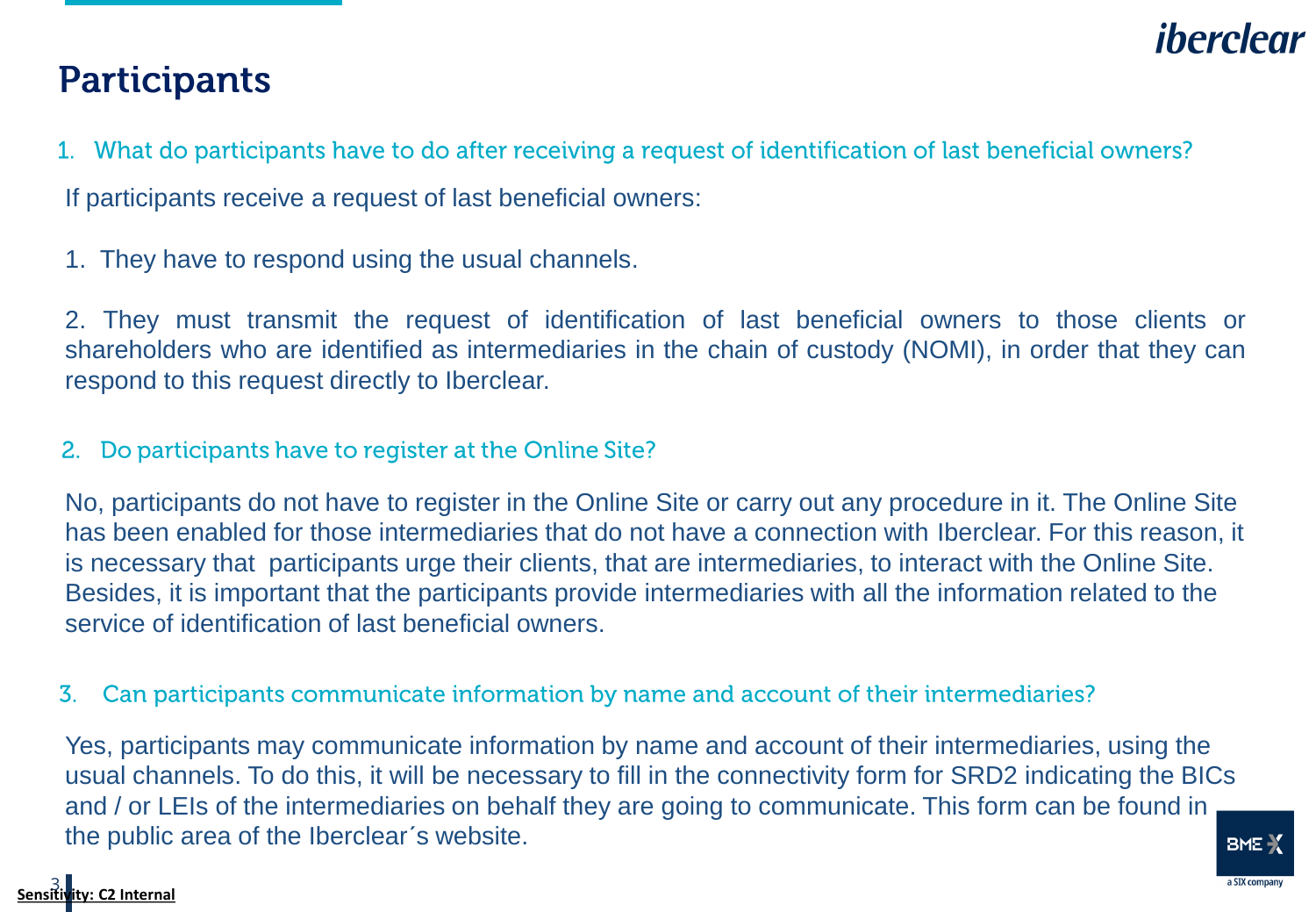## **Intermediaries**

## *iberclear*

#### 1. What do intermediaries have to do after receiving a request of identification of last beneficial owners?

If a request for identification of last beneficial owners has been received, intermediaries can respond through SWIFTNet FINplus (DN: ou=xxx,o=ibrcesmm,o=swift) or using Iberclear's Online Site. In the message of request of information of last beneficial owners, intermediaries can find the link to the Online site.

#### 2. Do intermediaries have to register and use the Online Site?

Yes, unless the intermediaries use the FINplus channel. The Online Site has been enabled for intermediaries that have no connection with Iberclear. It is necessary for intermediaries to register in the Online Site as soon as possible in order to request to establish direct connectivity with Iberclear or transmit the files directly through the online site. The access links to the Online Site for the different environments are the following:

Production: <https://iberclear.administracionelectronica.net/SedeElectronica/info/inicio.do#no-back-button> Test: [https://Iberclear.indenova.eu/SedeElectronica/wizard.do#no-back-button](https://iberclear.indenova.eu/SedeElectronica/wizard.do#no-back-button)

#### 3. How transmit the information through the Online Site?

To access to the Online Site, it will be necessary to have a digital Certificate, in case you do not have please contact [Iberclear.SRD2@grupobme.es](mailto:Iberclear.SRD2@grupobme.es) . Once registered in the Online Site, the intermediary may choose one of these options to respond to the identification request:

- 1. Through the Online site, intermediaries may request to establish a SWIFTNet FINplus, SWIFTNet FileAct or SFTP communication channel with Iberclear. Information regarding last beneficial owners will be communicated in ISO20022 formats, through these channels.
- 2. Sending the information to Iberclear directly through the Online site: Intermediaries may send the information in ISO20022 format or in proprietary format (CSV template). $BME \rightarrow$

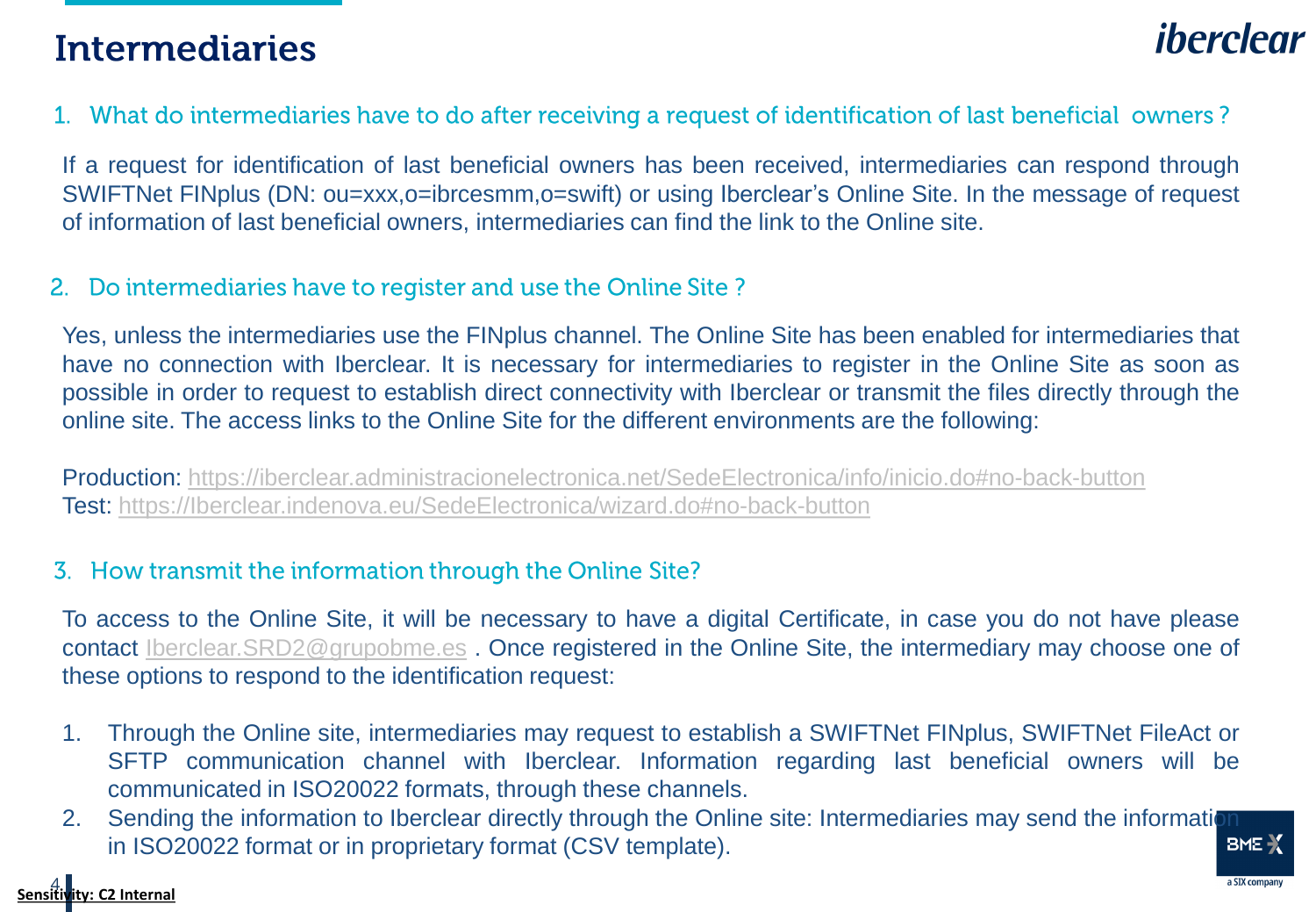## iberclear

4. Should intermediaries transmit the message through the chain of custody?

Yes, intermediaries must transmit the last beneficial owners' identification request message throughout the chain of custody, when their clients are also intermediaries, and not last beneficial owners, who custody securities on behalf of clients (NOMI), and therefore, must answer the request for identification of their last beneficial owners.

#### **Issuers**

1. How do Issuers request the service of identification of last beneficial owners?

Issuers can request the identification of last beneficial owners service through BME-PC. If they have any problem, they should contact [emisoresiberclear@grupobme.es](mailto:emisoresiberclear@grupobme.es)

#### 2. Do Issuers have to register at the Online Site?

No, Issuers do not have to register in the Online Site or carry out any procedure in it. The Online Site has been enabled for those intermediaries that do not have a connection with Iberclear.

3. How will issuers receive information regarding the service of identification of last beneficial owners?

Issuers will receive the information of last beneficial owners through the usual channels established with Iberclear.